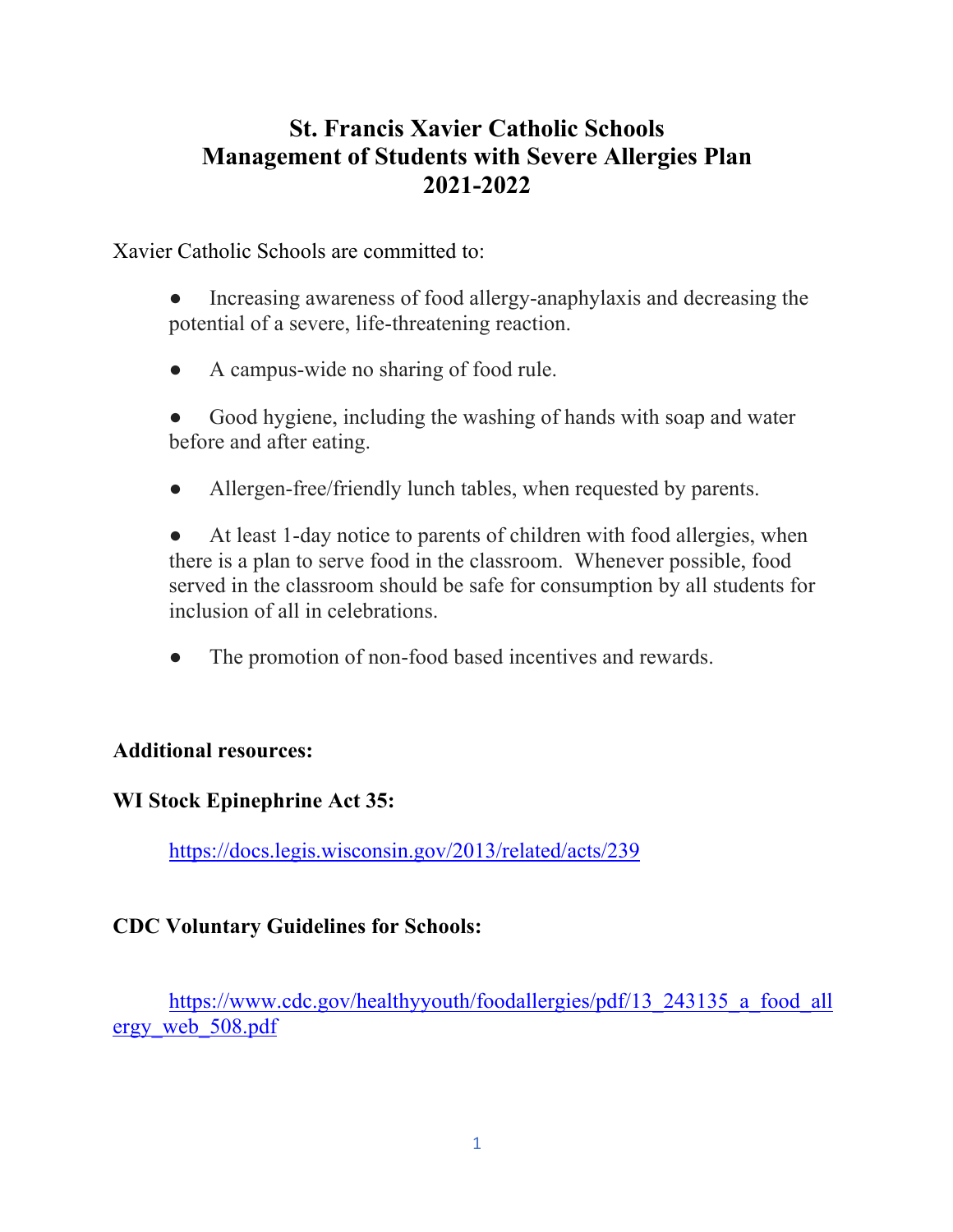## **St. Francis Xavier Catholic Schools Management of Students with Severe Allergies Plan 2021-2022**

In accordance with Wisconsin Law, 2013 Act 239 -

1. All students with diagnosed food or other severe allergies will report it to the school and have an Emergency Care Plan on file at their Xavier Campus. The Emergency Care Plan will be updated annually, unless there is a change in the student's medical condition requiring it to be updated sooner.

2. All parents of students with food or other severe allergies, who are new to Xavier Catholic Schools, will meet with the student's teacher(s) and/or the principal prior to the start of the school year to discuss the Emergency Care Plan, medication and medication locations, and classroom and curriculum modifications that may be required. Parents of returning students will meet with the student's teachers for the current school year.

3. Parents of food allergic children may keep a box of safe snacks at school, stored by the student's teacher in the classroom.

4. Parents of children with food allergies will be allowed to act as a chaperone for field trips provided that they have received Virtus training and have completed a background check as required by the Diocese of Green Bay. Parents recognize that additional field trip and transportation fees may apply.

5. The St. Francis Xavier Catholic School System provides a hot lunch program at each school site. Parents of children with food allergies should contact the food services director with any questions or concerns regarding allergen content.

6. Special subject teachers (art, music, gym, Spanish, etc.), support staff, and coaches will be aware of all students with food allergies and plan accordingly for that grade level.